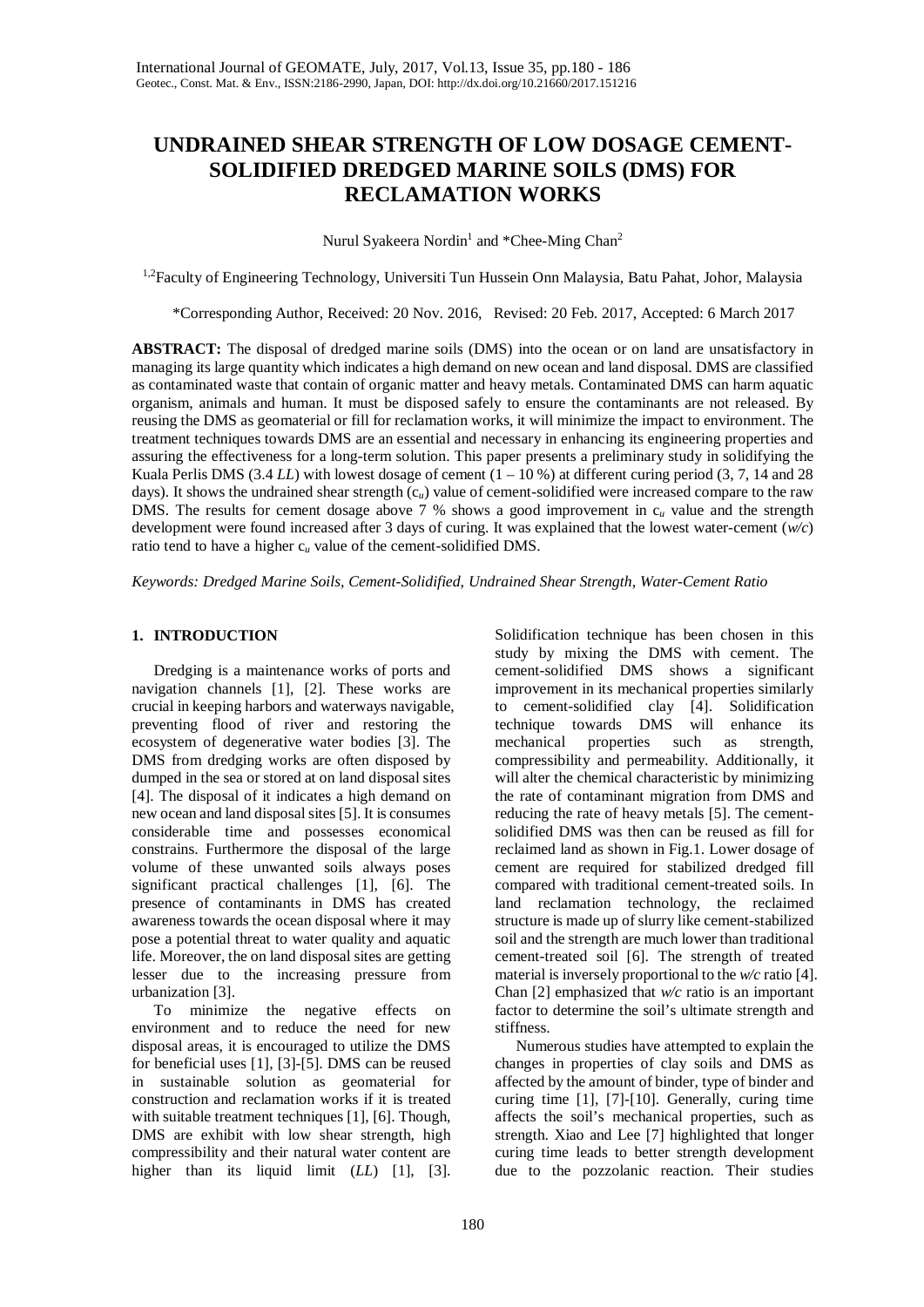focused on the curing time effect on the hardening behaviour of using cement as the binder. The curing time effect on unconfined compressive strength and compressibility characteristics were examined in their laboratory work. The addition of cement produces the primary and secondary cementatious compound in the soil-cement matrix. These compounds crystallize and harden with time, thus enhancing the strength of the soil cement mixes.

Pakbaz and Alipour [8] traced changes of the unit weight by using 0.6 water-cement (*w/c*) ratio at 7, 14, and 28 days of curing time. It shows the unit weight increased with increasing cement content and curing time. The samples also showed shrinkage at higher amount of cement and curing time. Furthermore, the authors highlighted that the specific gravity values were slightly increased after curing. Du et al [10] identified that the increase of cement content and curing time would be quite effective in enhancing the strength and decreasing the water content, when cement was used to stabilize a zinc-contaminated kaolin.

Raftari et al [9] highlighted the majority of strength in kaolin slurry increased in several weeks after treatment with cement. It is because of the process of hydration and pozzolanic reactions. It is clearly shown that curing time affects the treated soil properties as supported by previous studies reporting that pozzolanic activity begins upon 28 days of curing [1], [11], [12]. Raftari et al [9] also mentioned the water content of treated soil decreased because some existing water content participates in the cement hydration process.

Generally, the properties of DMS are similar to natural soft clays. Once cement was added to solidify a clay soils, it would strengthen the soil fabric by dissociating the clay particle clusters and bind them at intercluster spaces. The small amount of cement makes the cementitious products inadequate to link up the clay cluster at large intercluster spaces. However some strength increase are foreseeable because some small intercluster spaces can be bound to some degree due to the existence of these cementitious products. When the amount of cement increases, it would further enhance the strength of the interlinkages among clay particle clusters in direct proportion to the amount of cementitious products [6 [13], [14].

The strength of clay soils are contributed by the chemical reaction known as pozzolanic reaction. It involves the combination of silicate materials with cement chemically to form non-water-soluble compound leading to solidification of the soil matrix. Furthermore, the pozzolanic reaction can continue for a long time [15]. The cement-solidified DMS involves the hydration of cement, pozzolanic reaction of clay minerals in the soil as well as interaction between the resulting hydrates and soil particles [3], [5]. Pozzolanic reactions are the derivation of calcium hydroxides (*Ca(OH)2*) from cement hydration that participate in reactions with clay particles [6], [16].

The pozzolanic reaction are [5];

$$
Ca^{2+} + OH + SiO_2 \rightarrow C-S-H
$$
  
\n
$$
Ca^{2+} + OH + Al_2O_3 \rightarrow C-A-H
$$
\n(1)  
\n(2)

Where;

 $SiO<sub>2</sub>$ : active silicate dissociated from clay particles *Al2O3*: active aluminate dissociated from clay particles

*C-S-H*: strength-enhancing products calcium silicate hydrate

*C-A-H*: strength-enhancing products calcium aluminate hydrate

Pozzolanic reactions need a strong base environment ( $pH > 11$ ). *SiO<sub>2</sub>* and  $Al_2O_3$  are weak acids, hence they are able to considerably dissolve in strong base [6]. However, the strong base are possible to be built up when the amount of cement is too small and therefore mainly hydration reaction products are produced. When the cement's amount increase, part of the active  $SiO_2$  and  $Al_2O_3$  begins to participate in pozzolanic reaction. Nonetheless, the major hydrates formed of *C-S-H* and *C-A-H* produced by pozzolanic reaction is not in direct proportion to the amount of cement. When the amount of cement exceed a threshold, the strong base environment is already built up by previous hydration products. The hydration and pozzolanic reaction can proceed simultaneously and reinforce each other [6]. Rahman et al [17] explained that the *w/c* ratio can also affect the rate of hardening related to the hydration and pozzolanic reactions.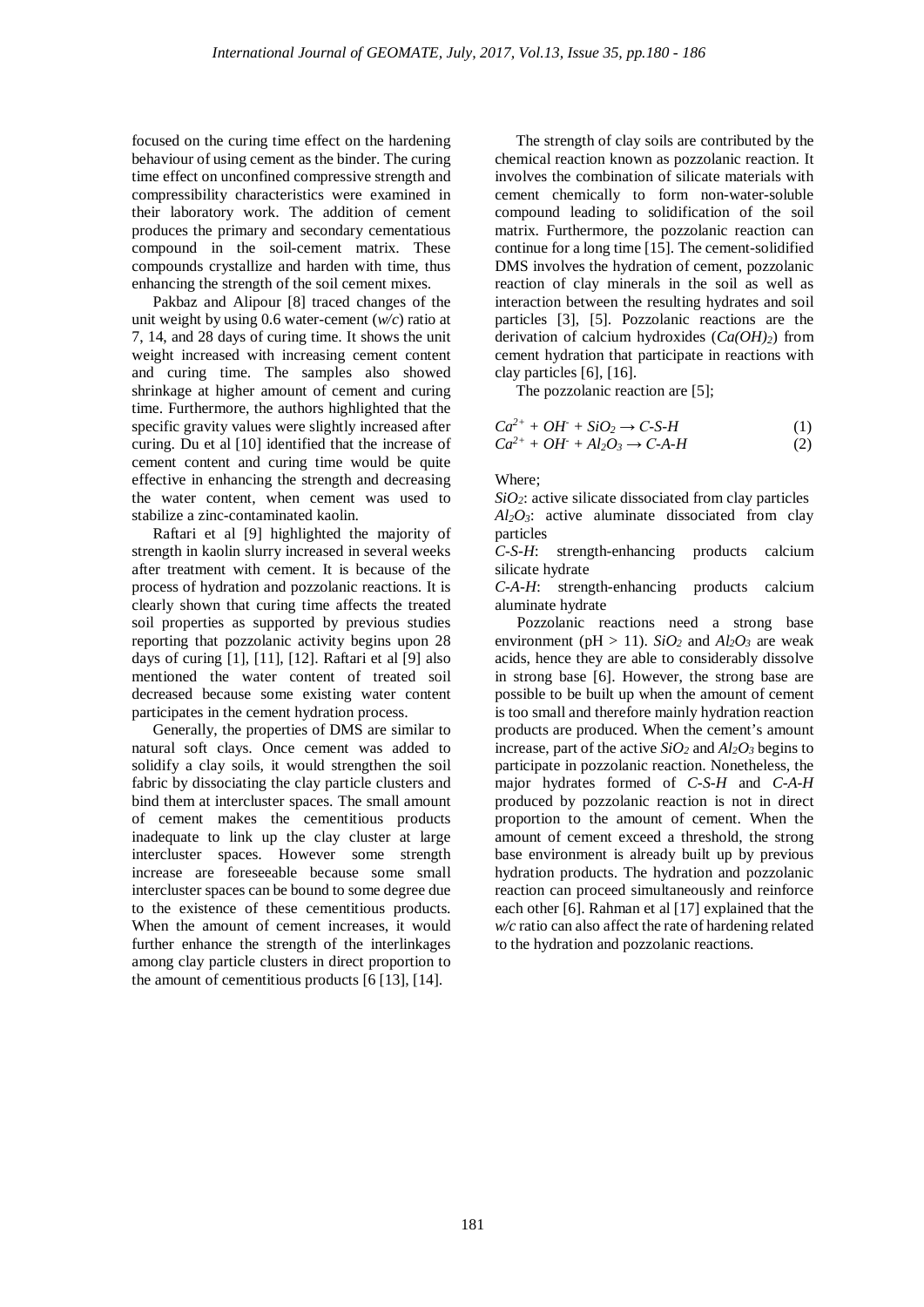

Fig.1 The scenario of cement-solidified DMS as fill material for reclaimed land with the illustration of seepage's flow and contaminant's propagation

# **2. EXPERIMENTAL WORK**

# **2.1 Materials**

The studied materials was dredged from Kuala Perlis, Kedah of Peninsular Malaysia in year 2016. The properties results of the dredged materials are reported in Table 1. The natural water content is about 240.74 % (3.4 *LL*), dried in an oven at 100 ºC (BS 1377-2:1990:3.2). The particle density value of dredged material is 2.36  $Mg/m<sup>3</sup>$ , measured using a small pyknometer method (BS 1377-2:1990:8.3). The liquid limit value is 71.70 % by using a cone penetrometer method (BS 1377-2:1990:4.3). The plastic limit and plastic index value for dredged material are 40.06 % and 31.64 %, respectively (BS 1377-2:1990:5). The dredged material was classified in high plasticity silt, *MH* for its soil type (Unified Soil Classification System).

Table 1 Properties of dredged marine soils

| Soil type                               | High plasticity silt,<br>MН |
|-----------------------------------------|-----------------------------|
| Natural water content,<br>$W_{nat}$ (%) | 240.74                      |
| Specific gravity, $G_s$<br>$(Mg/m^3)$   | 2.36                        |
| Liquid limit, LL (%)                    | 71.70                       |
| Plastic limit, PL (%)                   | 40.06                       |
| Plastic index, $PI$ (%)                 | 31.64                       |

# **2.2 Preparation of test specimens**

Distilled water was added to the DMS to achieve the consistency of 3.4 *LL* for each sample to achieve the same as natural water content of the DMS. Cement was added to the DMS at a lowest dosage of 1 – 10 %, corresponding to the *w/c* ratio as shown in Table 2. DMS and cement was thoroughly mixed by using kitchen mixer at a lower speed. The mixture was then transferred into a rectangular airtight container (see Fig.2) and cured for 3, 7, 14 and 28 days before a laboratory vane shear test were performed.



Fig.2 Cement-solidified DMS specimen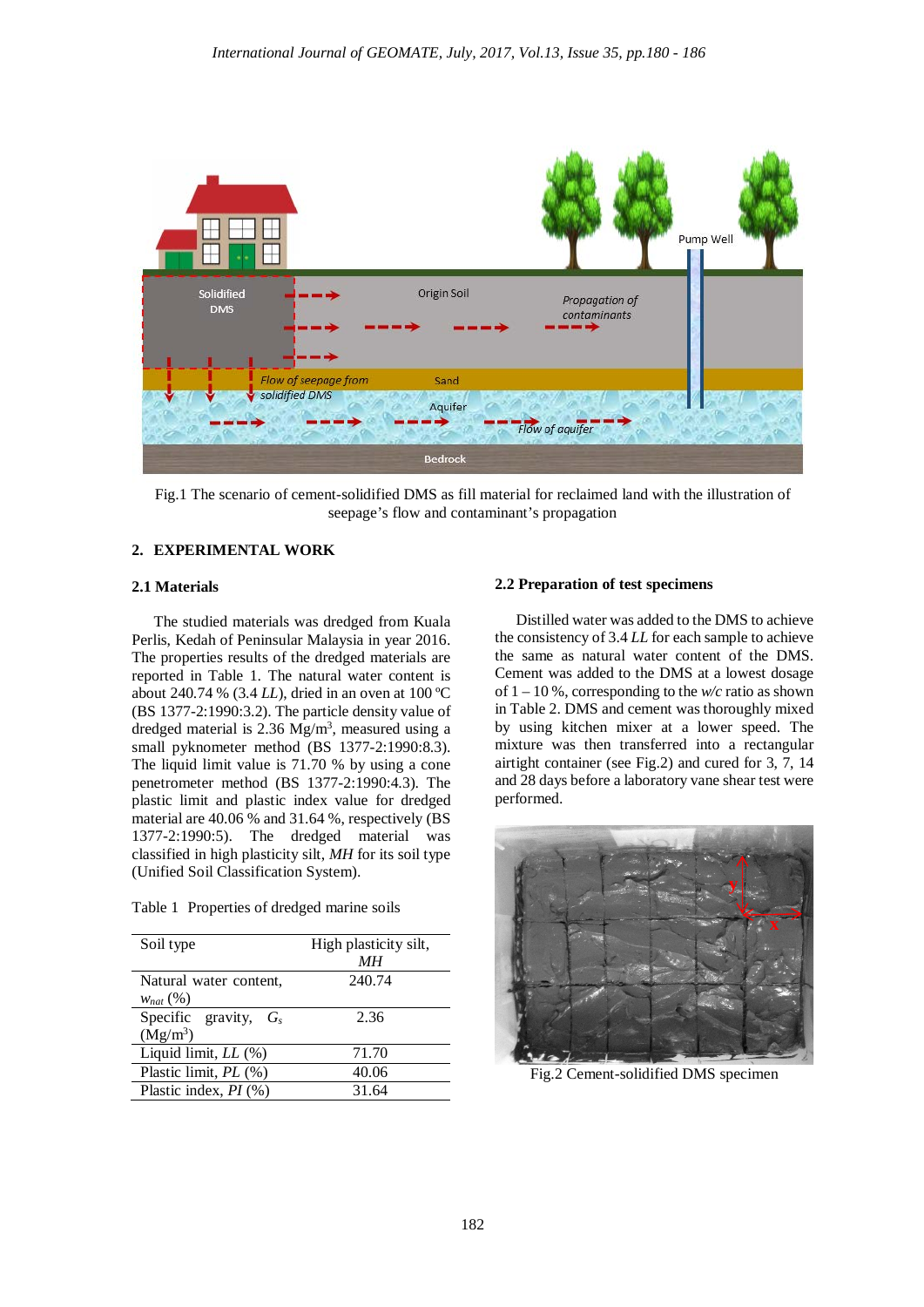|                 |                          |          | Mix Proportions |          |           |                  |       |
|-----------------|--------------------------|----------|-----------------|----------|-----------|------------------|-------|
| Specimen        | Natural Water<br>Content | Wet Soil | Dry Soil        | Water, W | Cement, C | Cement<br>Dosage | w/c   |
|                 | $\%$                     | (g)      | (g)             | (g)      | (g)       | (% )             |       |
| 1 <sup>C</sup>  |                          |          |                 |          | 5.87      | 1                | 240.7 |
| 2C              |                          |          |                 |          | 11.74     | 2                | 120.4 |
| 3C              |                          |          |                 |          | 17.61     | 3                | 80.2  |
| 4C              |                          |          |                 |          | 23.48     | 4                | 60.2  |
| 5C              | 240.74                   | 2000.00  | 586.96          | 1413.04  | 29.35     | 5                | 48.1  |
| 6C              |                          |          |                 |          | 35.22     | 6                | 40.1  |
| 7C              |                          |          |                 |          | 41.09     | 7                | 34.4  |
| 8C              |                          |          |                 |          | 46.96     | 8                | 30.1  |
| 9C              |                          |          |                 |          | 52.83     | 9                | 26.7  |
| 10 <sub>C</sub> |                          |          |                 |          | 58.70     | 10               | 24.1  |

Table 2 Specimen list and mix ratio

## **2.3 Vane shear test**

Laboratory vane shear test was performed towards the cement-solidified DMS to determine the undrained shear strength value. This experiment is one of the more practical ways because the others strength's experiment seems unsuitable to be applied to the slurry like condition of the DMS and the lowest dosage of cement added makes the specimen in a fragile condition. The diameter and height of the blade used were 12.7 mm each (BS 1377-7:1990:3).

#### **3. RESULTS AND DISCUSSIONS**

### **3.1Undrained shear strength, c***<sup>u</sup>*

The undrained shear strength was obtained by laboratory vane shear test. Fig.3 presents the results obtained from the preliminary analysis of c*<sup>u</sup>* at a lowest dosage of cement. It shows the c*<sup>u</sup>* value of the DMS were proportionated to the curing period. At dosage of  $1 - 6$  %, the rate of  $c_u$  increment are gradually decreased after 14 days of curing. While, the c*<sup>u</sup>* are increases rapidly up to 14 days of curing for dosage  $7 - 10$  %. It was believed that the  $c_u$  will continuously increase beyond the 28 days of curing. It is because extended curing time is required to induce cementation of soil [2]. Kang et al [1] clarifies the pozzolanic reaction will begin upon 28 days of curing where indirectly will producing the cementing products in cement-solidifed DMS.



Fig.3 Undrained shear strength at different curing period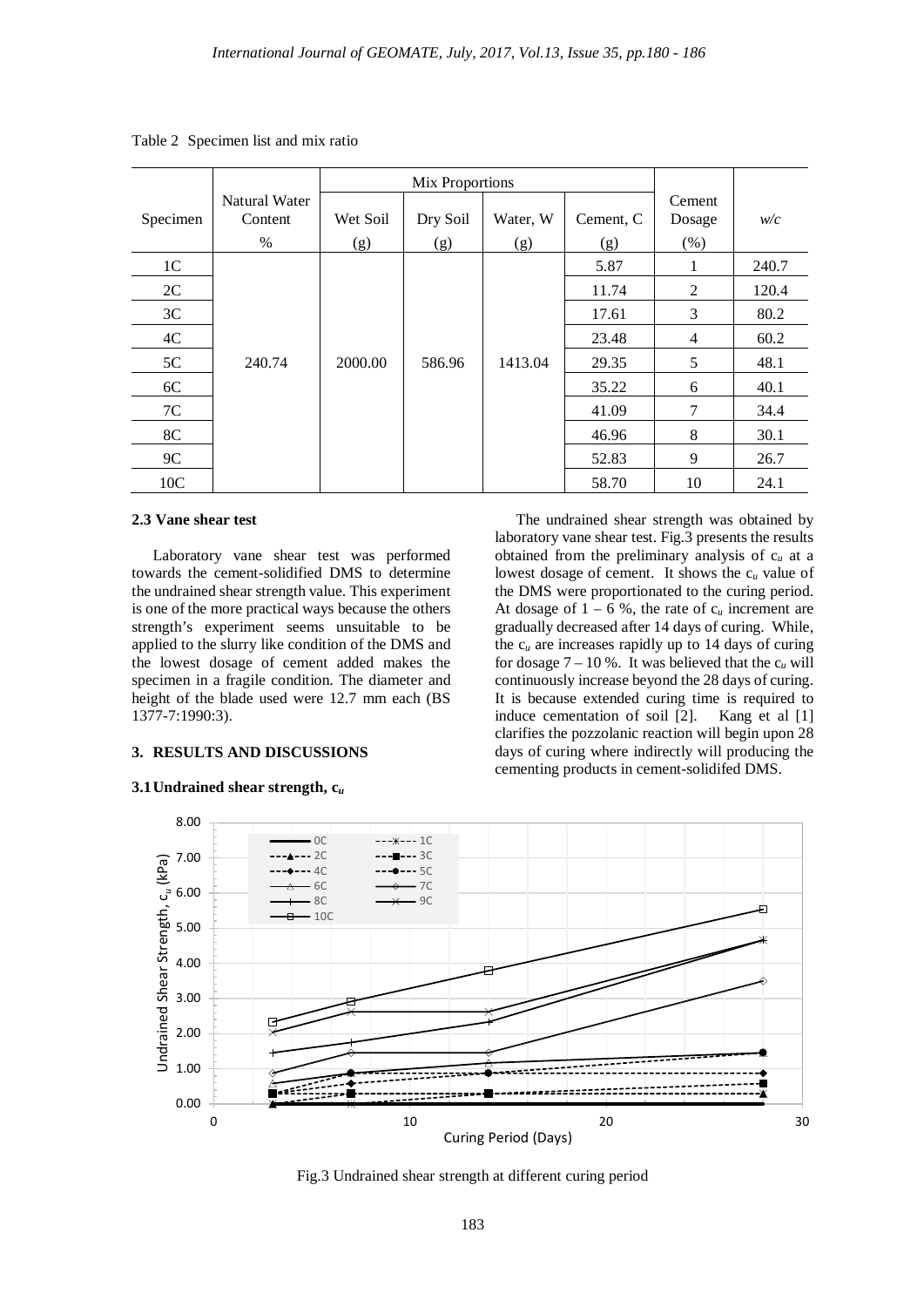# **3.2 Relationship**  $c_u - w/c$

The relationship of c*<sup>u</sup>* and *w/c* for the preliminary study are presented in Fig.4. These two factors describes a good correlation between the c*<sup>u</sup>* and *w/c* value. It shows the high value of *w/c* tend to have the lowest c*<sup>u</sup>* and it verifies the *w/c* factor are strongly affecting the  $c_u$  of cement-solidified DMS. Furthermore it shows the prolonged curing of cement-solidified DMS results in continuous increasing of c*u*. Fig.5 – Fig.8 shows the gradient

value of the active and less active zones for each curing day. It shows the prolonged curing will increase the gradient value for each zone. Those values explained the strength of DMS were strongly affected by the *w/c* ratio and prolonged curing of the specimens. A future investigation in using the different *w/c* ratio are recommended in which to examine the effects towards c*<sup>u</sup>* value.



Fig.4 Relationship between undrained shear strength and water-cement ratio



Fig.5 Relationship between undrained shear strength and water-cement ratio at 3-D of curing



Fig.6 Relationship between undrained shear strength and water-cement ratio at 7-D of curing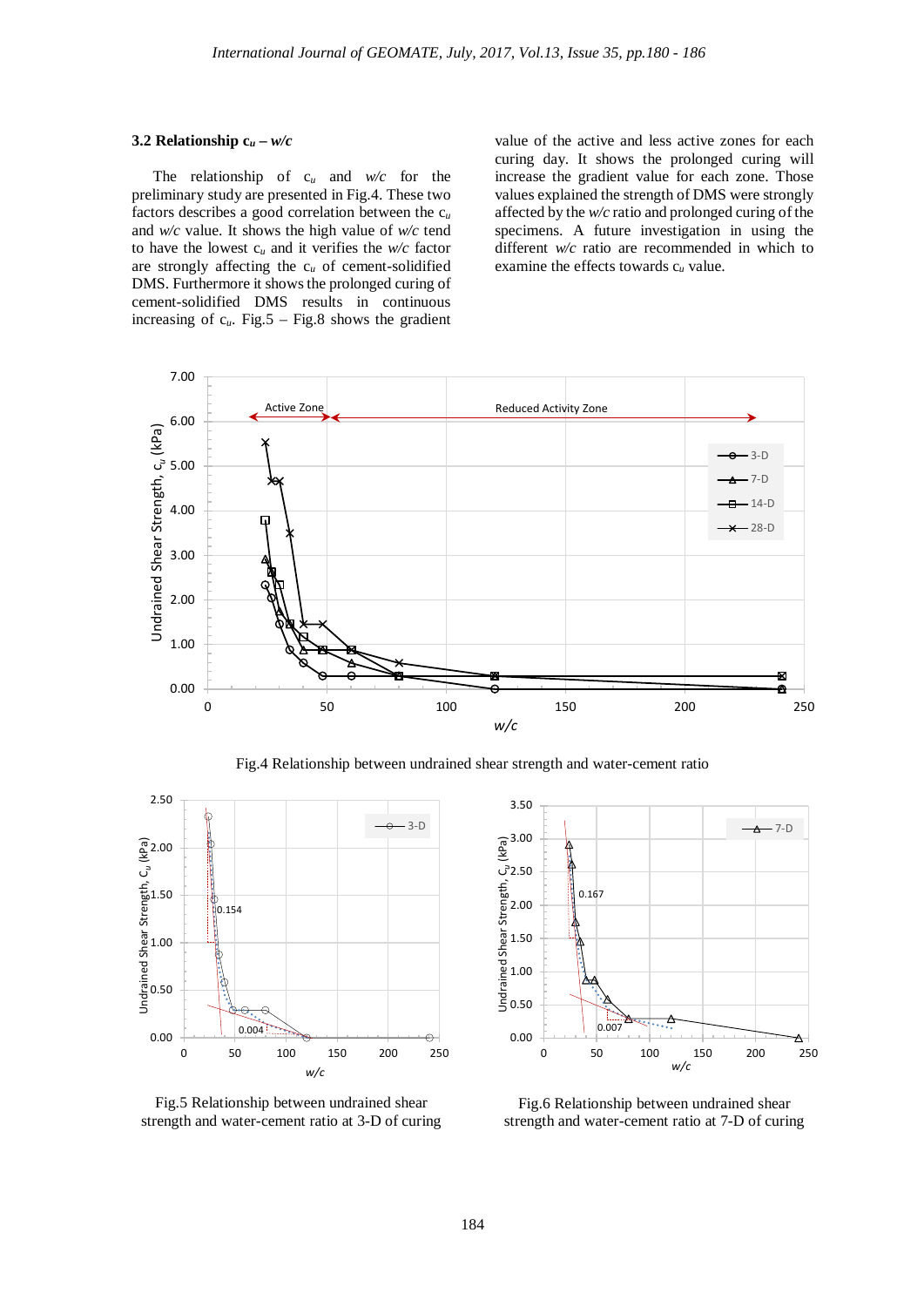

Fig.7 Relationship between undrained shear strength and water-cement ratio at 14-D of curing





## **4. CONCLUSIONS**

The most obvious finding to emerge from this preliminary study is that the c*<sup>u</sup>* value of cementsolidified DMS were induced by the lower *w/c* and continuous curing time. Most of the c*<sup>u</sup>* increment is developed in 14 days of curing time and the great increment in c*<sup>u</sup>* value showed for cement dosage above 7 %. The prolonged curing showing an increment value of c*u*.It was evidently supported by previous study where the pozzolanic activity will begin upon 28 days of curing in producing the cementing products of DMS. The *w/c* ratio is a prime parameter in analysis the properties of DMS. The higher strength of DMS will be induced by the lower value of *w/c* with the enhancement of the cementation bond strength. Further investigation and experimentation in solidifying 3.4 *LL* DMS with the lowest *w/c* ratio is strongly recommended.

#### **5. ACKNOWLEDGEMENTS**

The authors would like to acknowledge the Centre for Graduate Studies, Universiti Tun Hussein Onn Malaysia in providing a fund to produce this research paper.

#### **6. REFERENCES**

- [1] Kang, G., Tsuchida, T., & Athapaththu, A.M.R.G. Engineering Behaviour of Cement-Treated Marine Dredged Clay during Early and Later Stages of Curing. Engineering Geology, Vol. 209, 2016, pp.163-174.
- [2] Chan, C.M. Strength Improvement Characteristics of Cement-Solidified Dredged Marine Clay with Relation to Water-Cement Ratio. International Journal of GEOMATE, Vol. 11, No. 27, 2016, pp.2734-2740.
- [3] Zhu, W., Zhang, C.L., & Chiu, A.C.F. Soil-Water Transfer Mechanism for Solidified Dredged Materials. Journal of Geotechnical and Geoenvironmental Engineering, Vol. 133, No. 5, 2007, pp.588-598.
- [4] Rekik, B., & Boutouoil, M. Geotechnical Properties of Dredged Marine Sediments Treated at High Water/Cement Ratio. Geo.Mar, Vol. 29, 2009, pp.171-179.
- [5] Chiu, C.F., Zhu, W., & Zhang, C.L. Yielding and Shear Behaviour of Cement-Treated Dredged Materials. Engineering Geology, Vol. 103, 2008, pp.1-12.
- [6] Zhang, R.J., Santoso, A.M., Tan, T.S., & Phoon, K.K. Strength of High Water-Content Marine Clay Stabilized by Low Amount of Cement. Journal of Geotechnical and Geoenvironmental Engineering, Vol. 139, No. 12, 2013, pp.2170- 2181.
- [7] Xiao, H.W., & Lee, F.H. Curing Time Effect on Behavior of Cement Treated Marine Clay. World Academy of Science, Engineering and Technology, Vol. 43, 2008, pp.71-78.
- [8] Pakbaz, M.S., & Alipour, R. Influence of Cement Addition on The Geotechnical Properties of An Iranian Clay. Applied Clay Science, Vol. 67-68, 2012, pp.1-4.
- [9] Raftari, M., A. Rashid, A.S., Kassim, K.A., & Moayedi, H. Evaluation of Kaolin Slurry Properties Treated with Cement. Measurement, Vol. 50, 2014, pp.222-228.
- [10]Du, Y.J., Jiang, N.J., Liu, S.Y., Jin, F., Singh, D.N., & Puppala, A.J. Engineering Properties and Microstructural Characteristics of Cement-Stabilized Zinc-Contaminated Kaolin. Canadian Geotechnical Journal, Vol. 51, 2014, pp.289- 302.